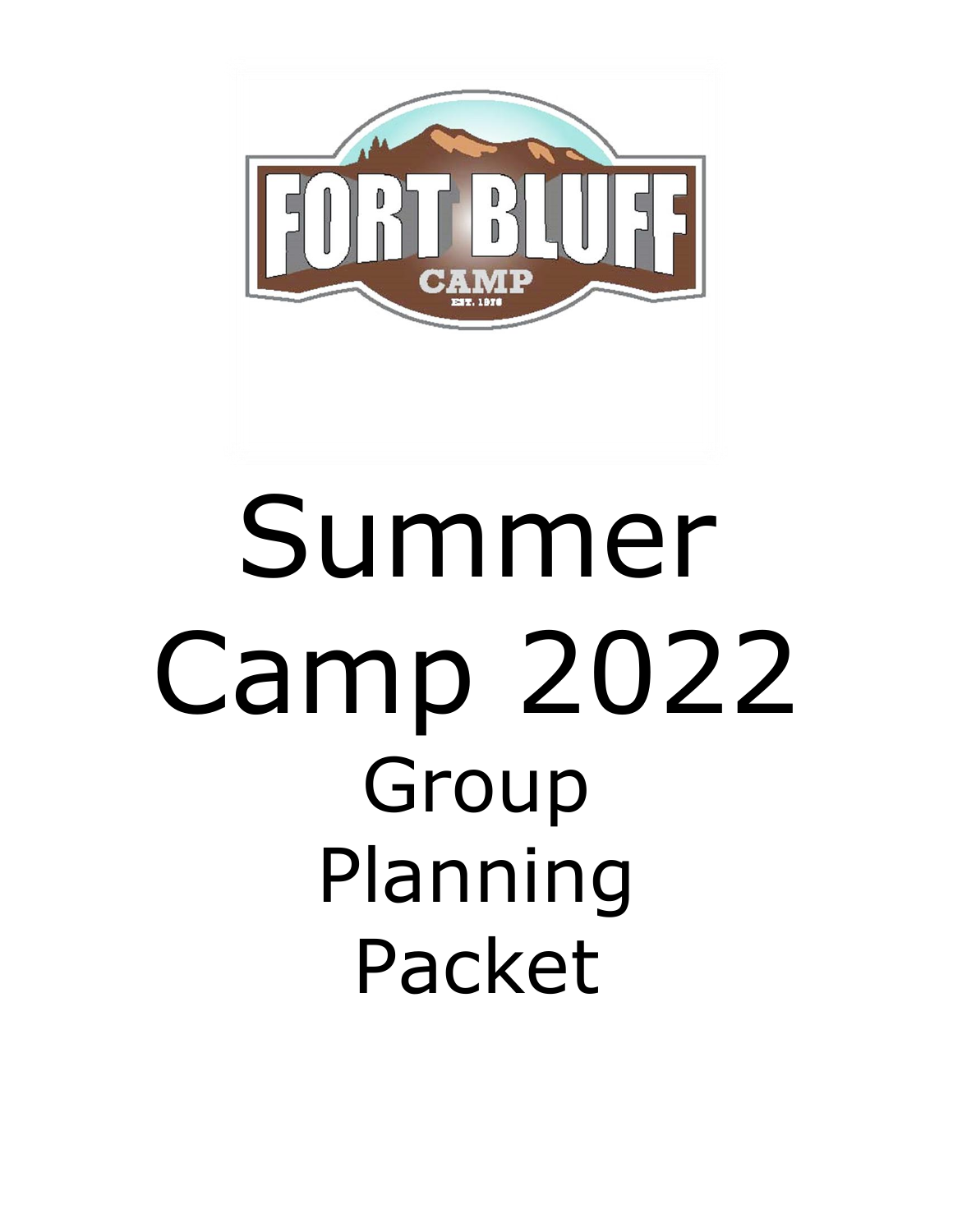

**FORT BLUFF CAMP** 370 FORT BLUFF CAMP ROAD | DAYTON TN 37321 P 423.775.0488 | F 423.775.1968 WWW.FORTBLUFF.ORG

Dear Youth Leader,

We are so excited that your campers are coming to Fort Bluff Camp this summer! We have been preparing for your students and are looking forward to seeing them soon!

There are some changes to our scheduling and programming this summer that we believe the students will enjoy! The theme for summer 2022 is "Every Story Matters" and our heart is that your students leave camp encouraged and challenged in their walk with Jesus.

The information contained in this packet is to help you prepare for the summer ahead!

We cannot wait to serve you this summer!

Sincerely,

Brian Goode Camp Director

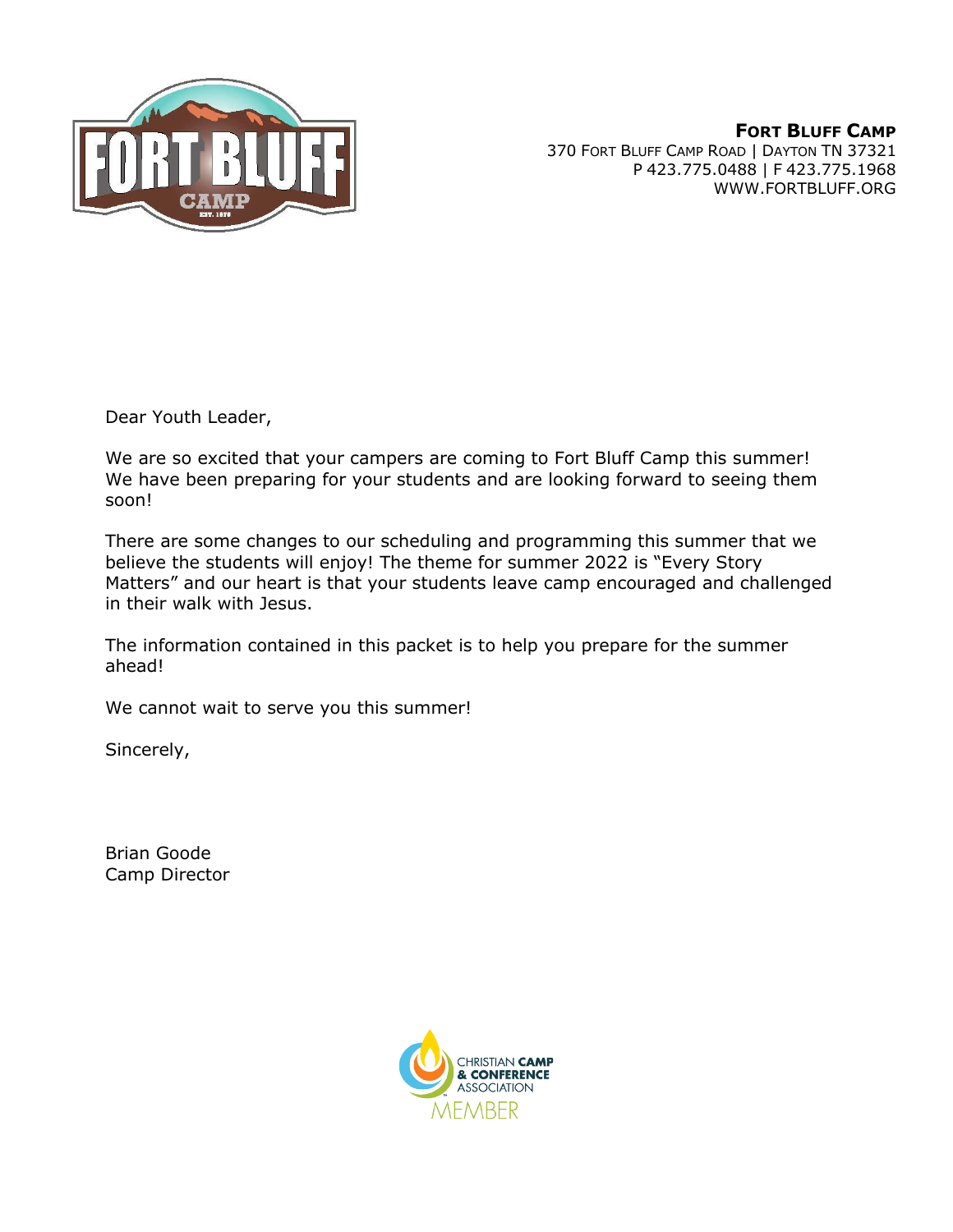# **I. Registration information**

#### **A. Before Arrival**

- **Fort Bluff Summer Camp Agreement** This form must be filled out and signed by either the pastor or youth leader.
- **Camper Deposit \$25.00** per camper must be received by Fort Bluff to reserve your group's registration and group hold numbers. Deposit is **non-refundable** and **non – transferable.** Deposit is due at registration and is applied to the remaining balance.
- **Balance** is due in full **one week** before arrival via our website, credit card, or church check.
	- ➢ Teen Camp: \$275 per camper/counselor in the Dorms/Quail Run cabins; \$315 for lodge.
	- ➢ Junior Camp: \$245 per camper/counselor the Dorms/Quail Run cabins; \$285 for lodge.
	- ➢ The church is required to pay in full for your group. Any money needed to be collected from parents for their camper attending, is your responsibility.
- **Scholarships**  for every 10 paid campers, 1 unchurched camper may come free of charge. There is a max of 4 unchurched campers per church. Unchurched campers must be designated in the registration process.
- **Group Hold** your group numbers must be given when you fill out the registration form to reserve a specific group hold number for your campers/counselors to register. **Final head** counts are to be given to Fort Bluff no less than **4 weeks prior** to your arrival. Any available spots still open in your group within 4 weeks of your arrival will be opened to other groups on the waiting list to register.
- **Housing**  All housing is assigned based on group size and availability. Fort Bluff Camp reserves the right to modify housing assignments as needed. Lodging on campus does not include linens, towels, or toiletries.

**Quail Run Cabins** – 12-28 people per cabin: restroom facilities at gym or in the separate bath house immediately behind the cabins. The Quail Run Cabins will be designated as all-male or all-female.

**Dorms (Black Bear Ridge, Eagles Nest, or Red Fox Den)** – 12-27 people per room: shared restroom facilities located within the building. Each dorm will be designated as an all-male or all-female dorm.

**Brown Deer Lodge** –16-18 people per room: private restroom in each room.

#### **B. Arrival**

- **Check-in** is on Monday from 1pm to 4pm and various activities will be open. All Camp Orientation **(required)** is at 4:30 pm EST. The first dinner is served at 5:30 pm. If you will arrive late, please call the office at 423-775-0488.
- **Medications**  All medications must be checked in with the Camp Nurse during the registration process. There is a full section later in this document that outlines the medication check in process.

### **C. Departure**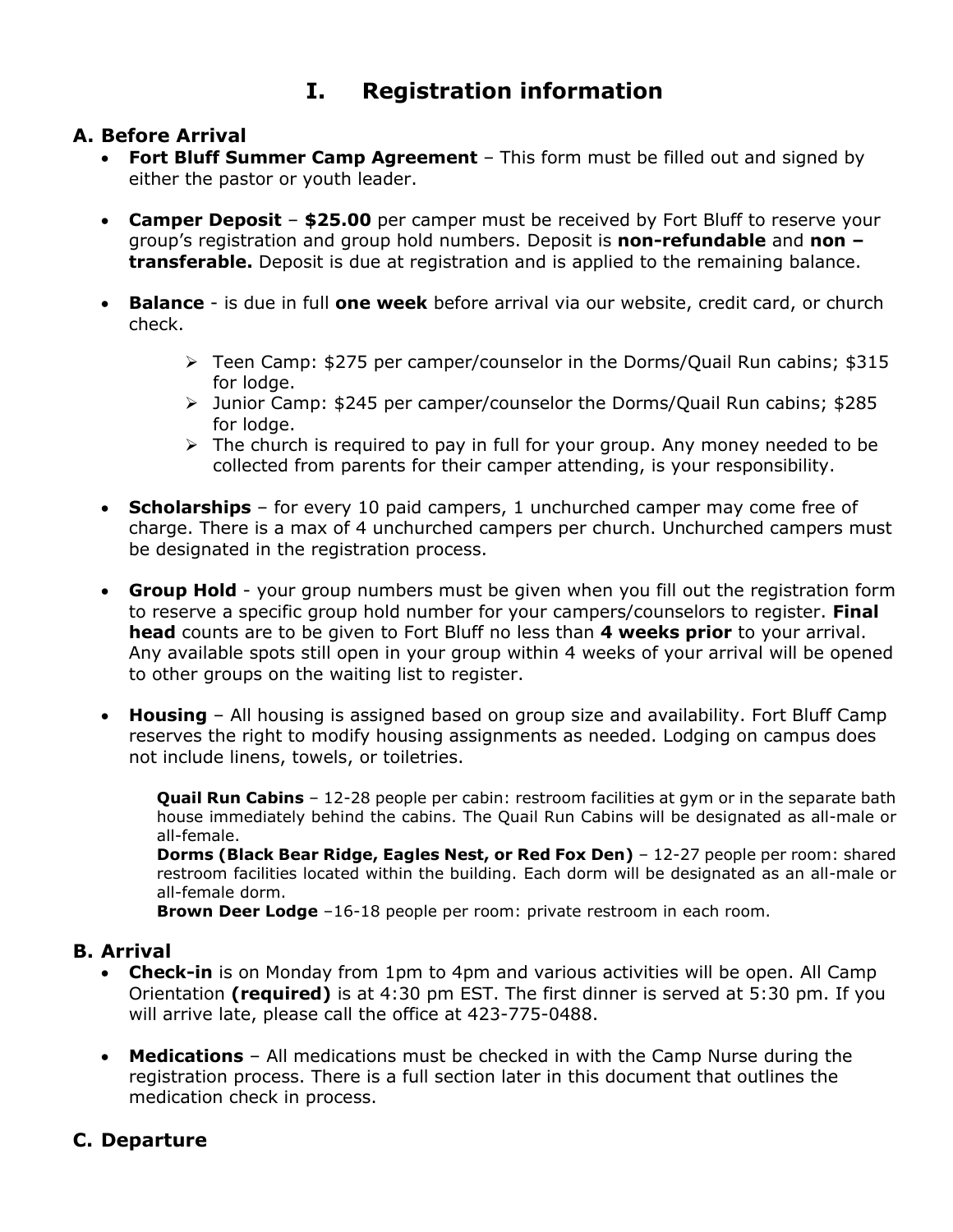- **Check Out** Friday morning from 10am-11am. Please make sure that rooms are clean to avoid an **Excessive Cleaning Fee** of \$50.00 being assessed. Rooms that are "pranked" will also be assessed a \$50.00 fee.
- **Medication Pick-Up –** All medications will need to be picked up from the Camp Nurse. The Camp Nurse will be in the rear of the Chapel until all medications are picked up by campers.
- **Lost and Found** Lost and Found will be taken to the Camp Office. All unclaimed items are disposed of after thirty days. Claimed items are returned at the camper's expense.

# **II. Camp Operations**

Our chief goal is to present the Gospel of Jesus Christ to campers and encourage them in their journey as a disciple. We have made some changes to our programming to add more intentional discipleship building opportunities. Camp will be packed with activities and fun, but we intentionally removed some of the previous activities to foster an environment more conducive to building community. In our digital world right now, students need human interaction more than ever. Fort Bluff Camp will be a place for students to get out of the digital realm and build true friendships with other believers.

Each leader will be supplied with a daily schedule at Check-In and kept informed of any changes during camp.

#### **A. Procedures/Rules**

Fort Bluff Camp is a Christian camp. The standards we maintain apply to every camper and leader. Any camper or leader who is not cooperative is subject to dismissal without a refund.

#### **It is the Youth Leader/Parent's responsibility to communicate the rules, dress code, and standards of conduct clearly before coming to Fort Bluff Camp.**

- Foul language will not be tolerated
- Bullying of any kind is not acceptable
- Young men should not be in the ladies sleeping areas, and young ladies should not be in the young men's sleeping areas for any reason
- Vandalism or defacing of property is prohibited and persons found committing it will be responsible for damages
- Using camp equipment for anything other than instructed is not acceptable
- Inappropriate physical contact with other campers will not be tolerated
- All groups must have at least 2 adults per 10 campers in all sleeping areas
- Fort Bluff Camp is a drug, alcohol, e-cigarette, and tobacco free campus
- An adult should never be alone with a minor for any reason
- Appropriate clothing for Christian environment must always be worn

#### **B. What should my camper not wear?**

- Sleeveless shirts
- Spaghetti straps
- Tight-Fitting, See-Through, or Short Shorts (Shorts should come to the bottom of the fingertips or mid-thigh)
- Clothing with offensive language or promoting persons, bands, or products which are offensive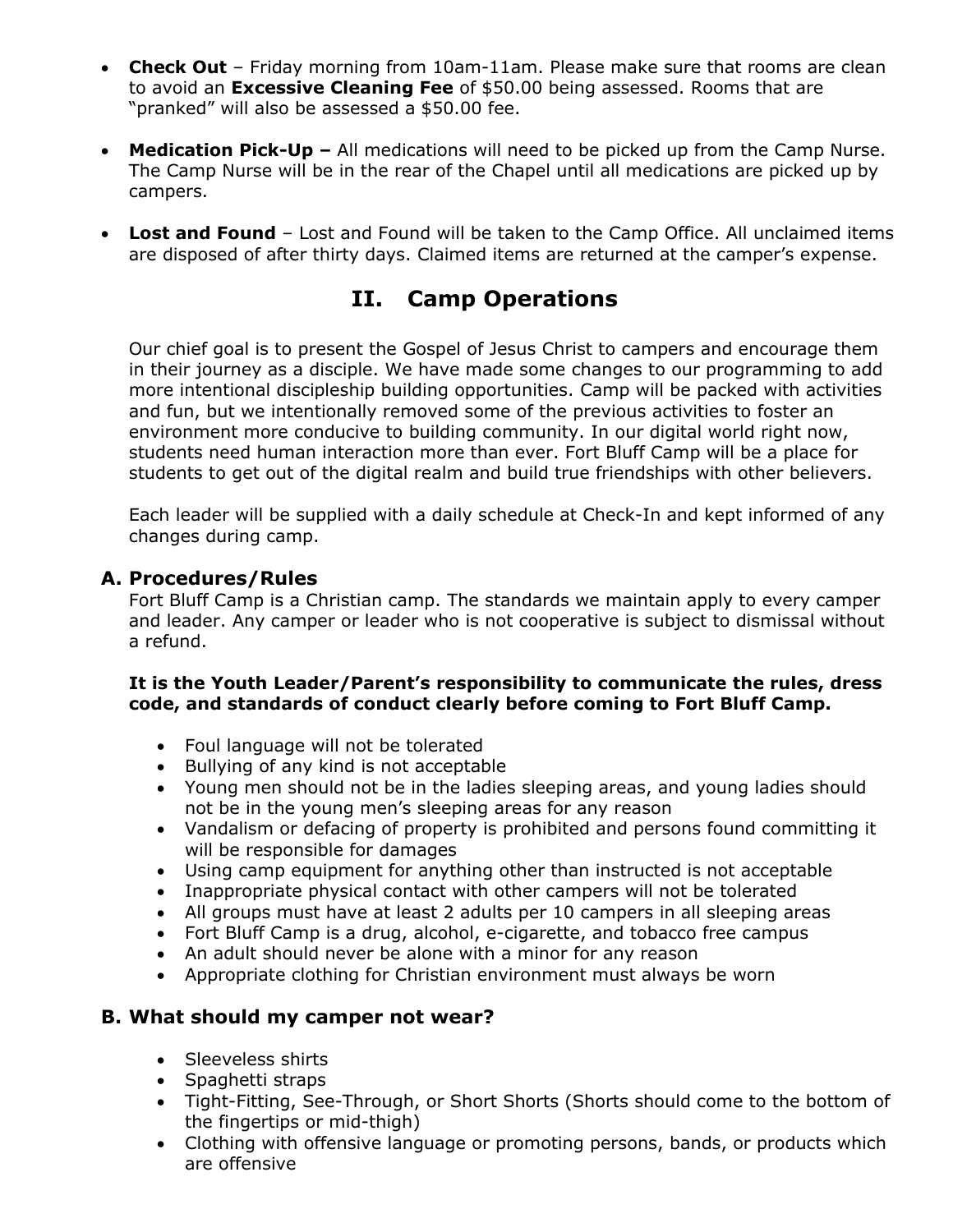## **C. Swimsuit Requirements**

- Everyone: Please be modest, no see-through, low-cut, or tight-fitting swimsuits
- Boys: are required to wear swim trunks
- Girls: are required to wear modest One-Piece or Tankini that covers the stomach

## **D. Items to Bring**

- Bible: if your camper does not own a Bible, inform our staff in advance and Fort Bluff Camp will provide them with one at no cost
- Notebook and Pen
- Casual (for Chapel) and Athletic (for activities) clothing for the week
- Rain gear (Recommended)
- Shoes tennis shoes, water shoes, flip flops for showers
- Multiple swimming suits (boys trunks; girls one piece or tankini)
- Jacket, coat, or hoodie
- Laundry bag or 2-3 garbage bags for dirty laundry, bedding, and wet clothes
- Pillow and sleeping bag or twin bedding
- Towels, beach towel, and washcloths
- Toiletries: Soap, Shampoo, Toothbrush, Toothpaste, Deodorant, Etc.
- Bug spray and Sunscreen
- Flashlight with batteries
- Spending money for Canteen and the Nest (Optional)
- Fishing gear (Optional)
- Basic First Aid Kit (Recommended)
- Spending Money for Cookies & Cream Ice Cream Truck on Thursday (Optional)

### **E. Can My Camper Bring Snacks?**

- Campers are always welcome to bring snacks to camp. However, due to food allergies, campers are not permitted to share their snacks.
- All snacks brought to camp should be in a sealed container to prevent camp critters from sneaking into cabins!
- All campers have plenty of time to get snacks at The Nest and Canteen multiple times during the day.

### **F. Items to Leave at Home**

- All Electronics: iPad, iPod, Tablet, Cell Phones, Video Games
- Prank Materials: Water Guns, Water Balloons, Shaving Cream, Etc.
- Valuable Items
- Alcohol, Tobacco, Illegal Drugs, Fireworks, any kind of Weapon

### **G. How Do I Communicate with My Camper?**

**Emergency:** If you have an emergency and need to speak with or pick-up your camper early, and it is during **normal office hours**, Monday – Friday 8:30 am – 4:30 pm EST, please call the main office at 423-775-0488. Our guest relations team will work in a timely manner to get communication to your camper.

If there is an **Emergency after normal business hours**, you are welcome to call our oncall number at 423-567-4510. Please limit calls to our on-call number for emergencies that simply cannot wait until normal business hours.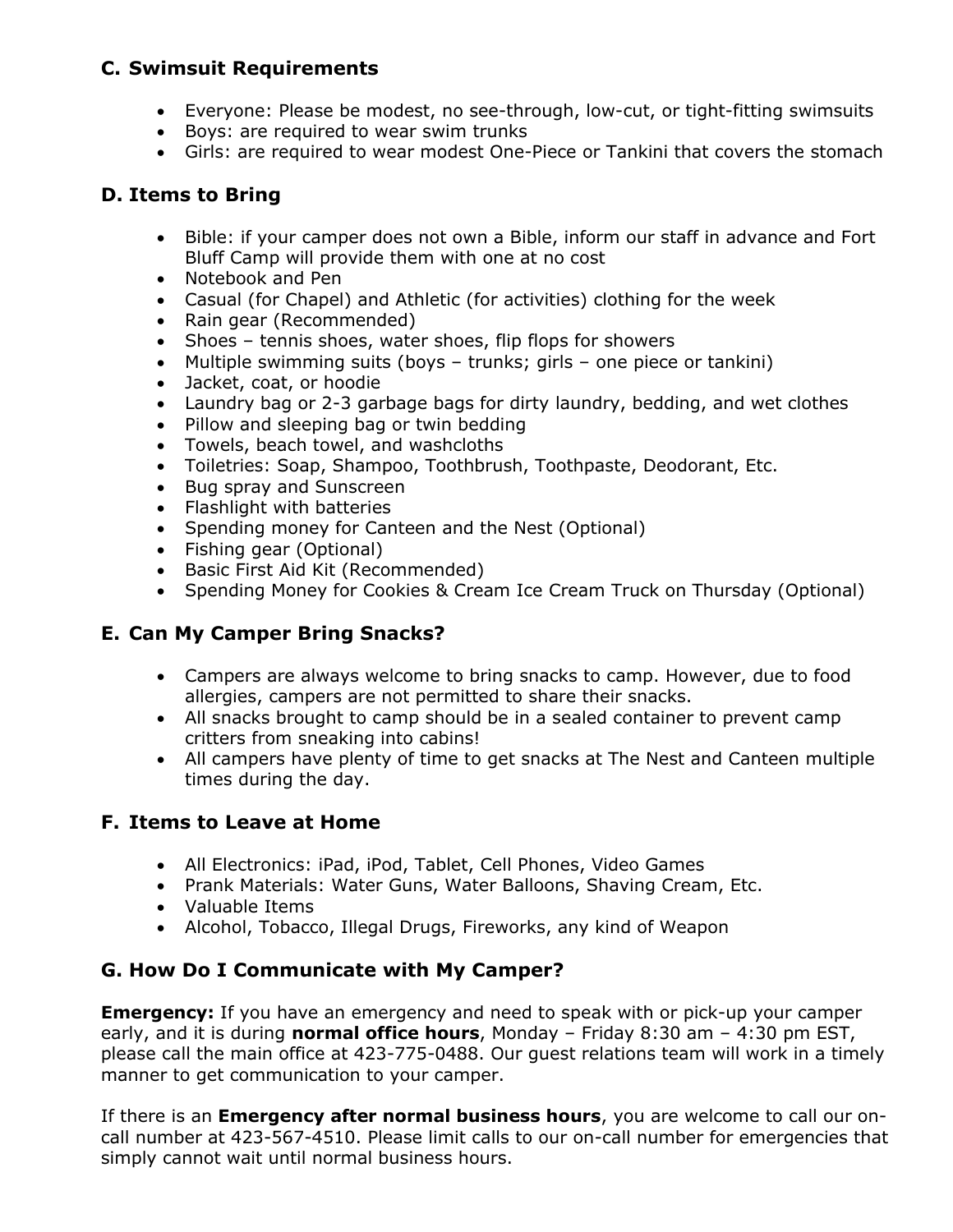Non-Emergency: If you have non-emergency information which needs to be relayed to your camper, please call the office during normal business hours or email [info@fbc-naca.org.](mailto:info@fbc-naca.org)

Your camper will be fully engaged during their camp experience, so it is not possible for our staff to direct personal, non-emergency calls to campers. Assume your child is having a great time and trust our staff to contact you if otherwise. If an issue arises with your child, the Camp Director will call you immediately. A Camp Nurse will contact you about any health or injury issues.

#### **H. Medication Process for Campers**

**Before Camp:** Complete these 3 steps.

- **Update Medical Information in each camper's account no later than 14 days before the camp start date.** All medications, allergies, and health history need to be up to date.
- **All Medications must be entered prior to arrival.** Log into your account, click on View Registrations, the choose the camper you would like to update. Click on the Health Form to enter or update medications.
- **Print out and Complete the Camper Medication List.** The list will be located on the website under Summer Camp tab. Place the list, along with the original medication containers in a Ziploc bag. Print the camper's First and Last name legibly on the bag.

**Packing Medications:** Provide enough medication to last the entire time your camper is at camp OR for the length of time that the medication is to be taken. Please do not send your child's entire supply of a medication in case the medication does not get picked up from the Camp Nurse.

Campers may not keep medication in their backpack/luggage – prescribed, over the counter, vitamins, essential oils, or homeopathic remedies should all be checked in with the Camp Nurse.

If an exception is needed and the medication needs to be easily accessible (ex: inhalers or epi-pen), this needs to be cleared through the Camp Nurse by special request. Once cleared by the Camp Nurse, the medication will be kept with the church group leader (or Counselor for Individual campers) for your camper's group. For safety reasons, campers are not allowed to carry medication with them at camp. If a counselor is carrying medication for a camper, they should always been within eyesight of that camper in case of emergency.

**Prescribed Medication** must be unexpired and in the original container with a pharmacy label that has the camper's name, prescribing doctor's name, and directions for use. Do not place medication in medication organizers. Fort Bluff Camp Nurses need to be able to verify that the proper medication/dosage is being administered to your child.

**Over The Counter Medications or Vitamins** must be unexpired and in the original container and clearly labeled with the camper's first and last name.

**Essential Oils or Homeopathic Remedies** must be unexpired and in the original container and clearly labeled with the camper's First and Last name. Note: Our Camp Nurse will not dispense these. Campers are responsible for their own personal use of these but will be supervised by the Camp Nurse when using them.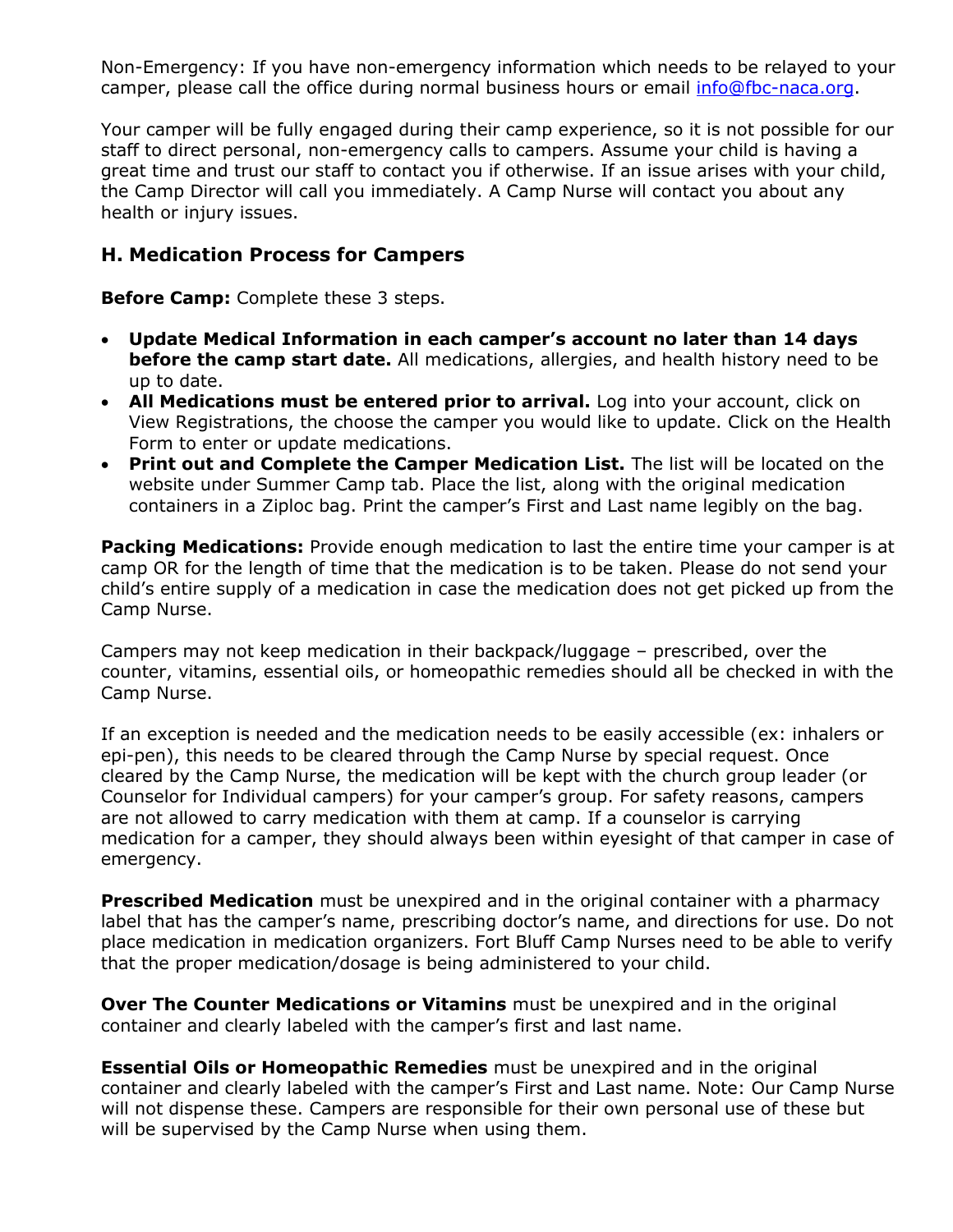**Church Group Check-In:** Give Ziploc bag containing the completed Camper Medication List and labeled medication containers to the church group leader before leaving for camp. The group leader will give all medication to Camp Nurse upon arrival at camp during Check-In.

**During Camp:** Please make every effort to be reachable by phone in case of an emergency or if your child becomes ill.

**Last Day of Camp:** Before leaving camp, please see the Camp Nurse in the Chapel to pick up all unused medications. Please be diligent in checking and verifying each camper has the proper medication before leaving Fort Bluff Camp. Church group leaders will be responsible for getting medication back to parents upon arrival at their church.

# **III. Competition – Applies to Teen Campers Only**

Competition is not required of any campers. The following events are listed to provide information to help your campers prepare. Special times will be set aside each day for competitive events, entered by choice only.

#### **A. Athletic Events**

If a church does not have enough players to make up one full team, they may be placed with students from another church to make a combined team.

- 1. Ultimate Frisbee this is a co-ed event. 7 10 players required per team. Will be played on Field 1 by the Gym. (Dodgeball in the gym if it is raining)
- 2. Sand Volleyball this is a co-ed event. Maximum of 7 players. Will be played on courts behind the chapel. (Moved inside the gym if it is raining)
- 3. Kickball this is a co-ed event. 7 10 players required per team. Will be played on Field 1 by the Gym. (Moved inside the gym if it is raining)
- 4. Running events
	- a. *THE BIG BAD BLUFF RUN* a ½ mile race up and around the bluffs for the most adventurous.
	- b. *5k Race/fun run*  3.1-mile timed run around the Fort Bluff Campus

#### **B. Fort Bluff's Got Talent**

- 1. Music entries Entries can be solos, duets, trios, quartets; small ensemble (5-9) and large ensemble/choir (10 or more). Entrant must bring any music track/equipment needed. 90 second limit, must be Christian music.
- 2. Unique talent entries may include ventriloquism, stand-up comedy, interpretive dance, etc. 90 second limit, must use Christian music. All content must be appropriate material.
- 3. Art Entries Must include full name, church name, and grade just completed with each entrant.
	- Pictures/Artwork three categories: photography (black/white and color), Pen or pencil, and painting.
	- Folk Art includes needlework, clay/pottery, rugs, blankets, etc.
- 4. Bible Entries/Guidelines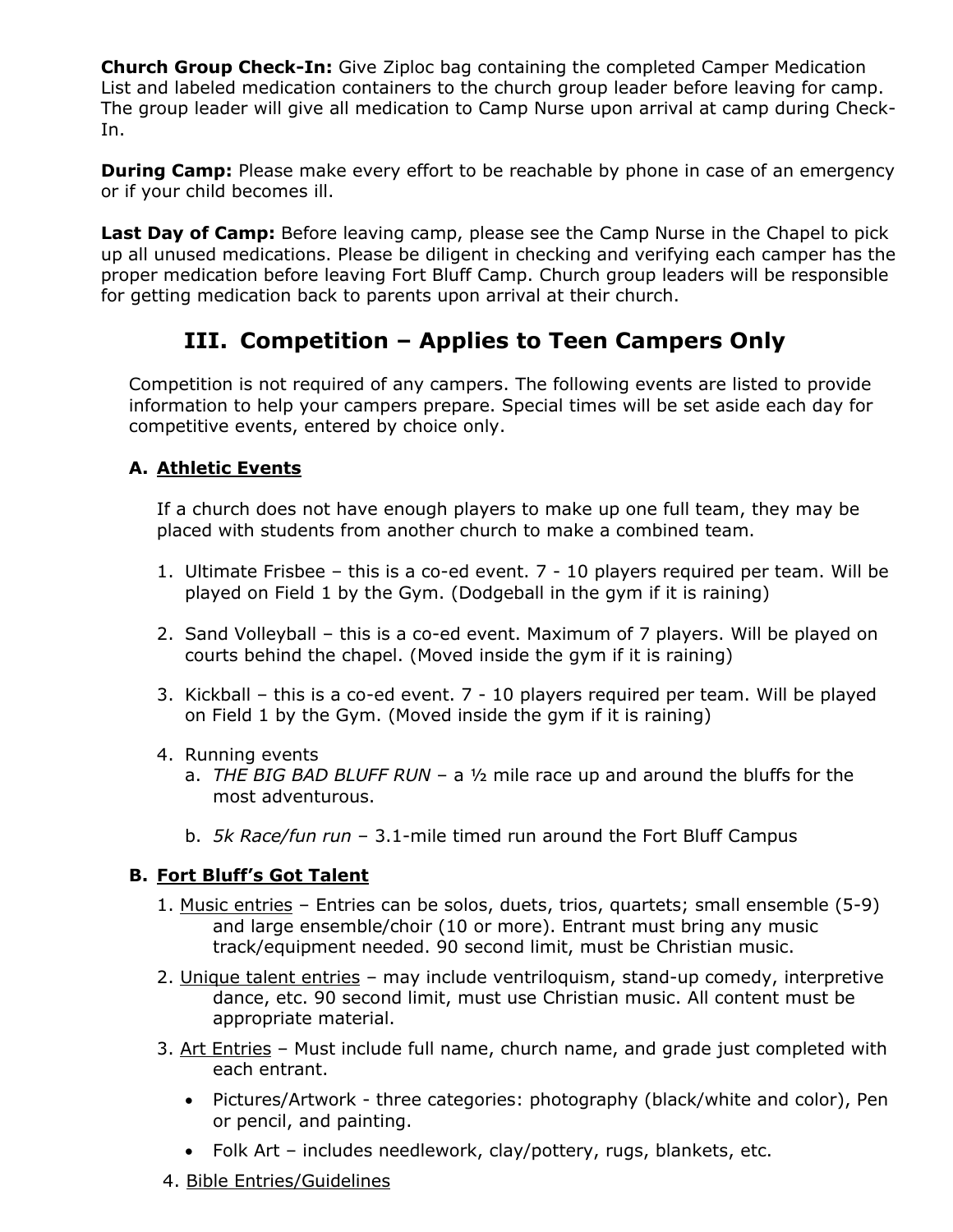- Clearest Presentation of the Gospel any form may be used as if teaching a class, witnessing to someone, passing out tracts, etc. Maximum time limit is seven minutes.
- Storytelling theme should teach a Christian principle. Maximum time limit is seven minutes. At least one visual aid must be used.
- Preaching (Guys only) topic should be on Christian living.

## **IV. Directions**

#### From Atlanta, Georgia

Drive I-75 N towards Chattanooga, TN. Take Exit #4 (Highway 153) for 12 miles to 27 N. Turn right onto 27 N and drive 28 miles into Dayton. At traffic light #7 turn left onto Highway 30 W. Drive for 4.8 miles to the top of the mountain. Turn left onto State Road 443 W (Ogden Road). Drive one mile to the Fort Bluff Camp entrance on the left and follow the signs to the office.

#### From Nashville, Tennessee

From I-40 E, take the Highway 127 Exit in Crossville. Take 127 S into Pikeville. Follow signs to Highway 30 E. Take 30 E for 12 miles to State Road 443 W (Ogden Road). Turn right, drive one mile to the Fort Bluff Camp entrance on the left, and follow the signs to the office.

#### From Knoxville, Tennessee

From I-40, take I-75 S to Exit #49 (Athens/Decatur). Turn right onto Highway 30 W and drive 28.5 miles into Dayton to the top of the mountain. Turn left onto State Road 443 W (NOT 443 E). Drive one mile to the Fort Bluff Camp entrance on the left and follow the signs to the office.

From I-40 take Hwy 27 S (Harriman/Rockwood exit). Turn south onto Hwy 27 S and drive several miles (about a 45–60-minute drive) into Dayton. At traffic light #7, turn right onto Hwy 30 W, following the signs through town to stay on Hwy 30 W, and 4.8 miles to the top of the mountain. Turn left onto State Road 443 WEST (not 443 EAST). Drive one mile to the Fort Bluff Camp entrance on the left and follow the signs to the office.